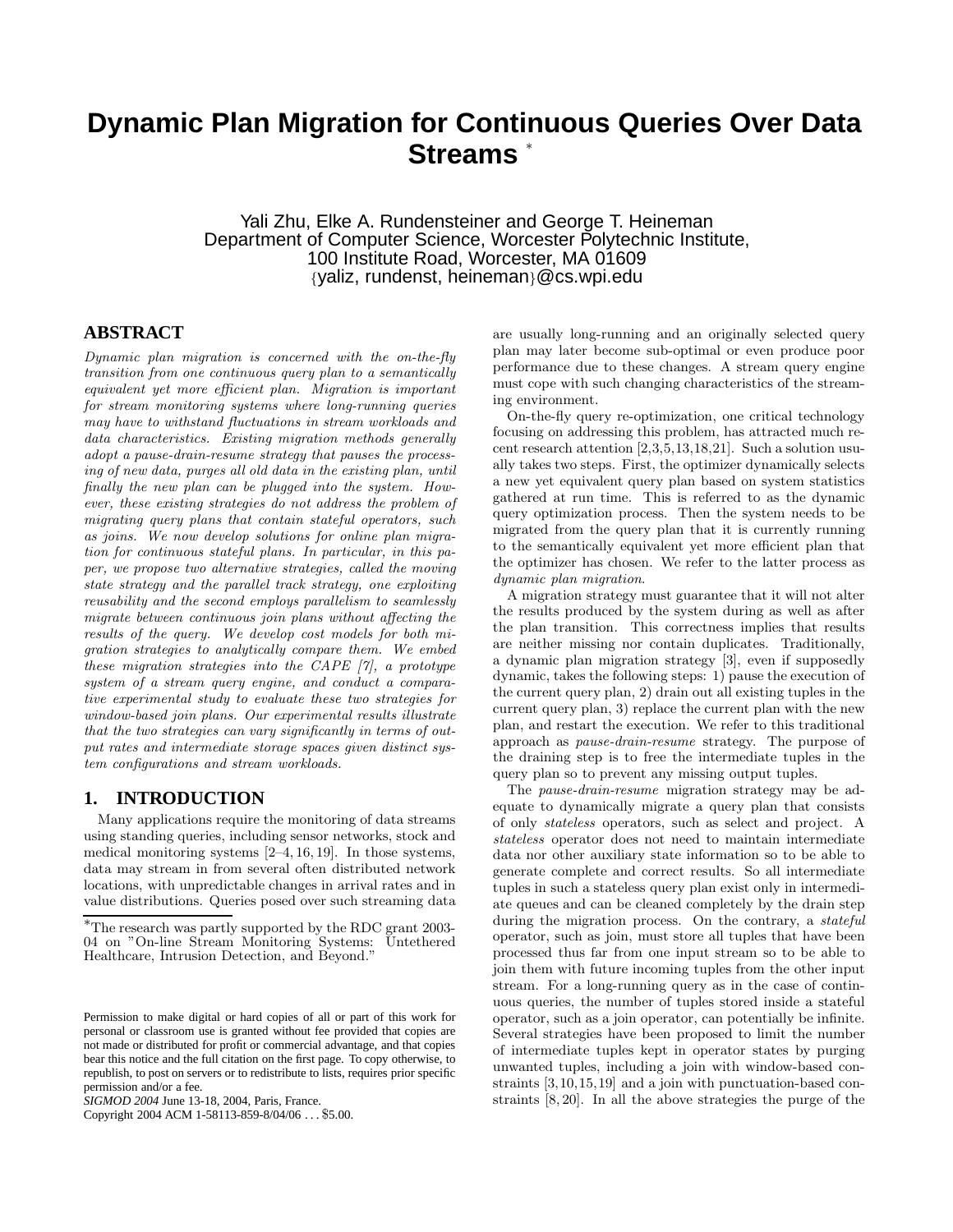old tuples inside the state is always driven by the processing of new tuples or new punctuations from input streams.

It is important to note that for a query plan that contains stateful operators such as joins, intermediate tuples may exist in both intermediate queues and in operator states. And as noted above, the purge of tuples in the states relies on the processing of new data. However, in the pause-drainresume migration strategy, before embarking on the drain step, the execution of the query plan is paused so that no new tuples beyond the intermediate tuples are being processed until the migration is over. This creates a deadlock in the migration process: the migration is waiting for all old tuples in operator states to be purged from the old plan, while the old tuples in those states are waiting for new tuples to be processed in order to be purged. This problem has not yet been addressed in the literature, and now is the topic of our current work.

In this paper, we propose two plan migration strategies for continuous queries over streaming data, namely the moving state strategy and the parallel track strategy. Both strategies deal with the migration of a query plan that contains stateful operators, in particular join operators.

The moving state strategy first pauses the execution of the query plan and drains out tuples inside intermediate queues, similar to the above pause-drain-resume approach. However, to avoid loss of any useful data inside states, it then carefully maps and moves over all relevant tuples in the states of the old query plan to their corresponding location in the new query plan. This is shown in Section 4.1.2 to be insufficient and thus we also engage in selectively recomputing intermediate tuples. The execution of the query plan is then resumed with the new plugged-in plan. Since no results are outputted during the migration stage, the output stream may experience a duration of temporary silence.

For applications that desire a smooth and constant output, we design a second migration strategy called the parallel track strategy. This strategy migrates in a more gradual fashion by continuing delivering output tuples even during migration. Instead of moving tuples to the new query plan and discarding the old query, it plugs in the new query plan and starts executing both query plans in parallel. We develop algorithms to eliminate potential duplicates and maintain the appropriate order of output tuples. Once the old plan is found to be "antiquated", it can simply be disconnected and the migration stage is then over.

We analyze the performance of these two migration strategies using a cost model. We also have implemented both strategies within the CAPE stream system [7]. This enabled us to conduct an experimental study (not just simulation) comparing these strategies under a variety of stream workloads. Our experimental results show that for smaller window constraints, the moving state strategy migrates more quickly, while for larger window constraints the inverse can be observed. During the migration stage, they exhibit different behaviors in terms of output rates and intermediate storage usage. One strategy may be more suitable than the other depending on the system resource limitations.

The rest of this paper is organized as follows. Section 2 establish the foundations, including time-related properties and window-based state purging algorithms. We give the problem definition in Section 3, with our two migration strategies described in Section 4. We develop a cost-based model and analytically compare the migration strategies in Section 5. Section 6 is devoted to the experimental results, followed by a discussion of related work in Section 7. In Section 8 we draw our conclusions.

# **2. STATE PURGING ALGORITHMS**

#### **2.1 Window Join Operators**

We employ a symmetric window-based binary join algorithm [11, 22] as commonly used for join operators in continuous queries [3, 15, 19]. Without loss of generality, we adopt time-based (not tuple-count-based) sliding window constraints. A sample query plan for the query  $A \bowtie B \bowtie$  $C \Join D$  that consists of three join operators with input streams A, B, C and D is depicted in Figure 1(a). The join operator  $B \bowtie C$  in Figure 1(b) has two input queues  $Q_{AB}$  and  $Q_C$ , two states  $S_{AB}$  and  $S_C$ , one associated with each input queue, and one output queue  $Q_{ABC}$ . Each state stores the tuples that fall within the current time window from its associated input queue. For each tuple AB from  $Q_{AB}$ , the join involves three steps: 1) purge – AB is used to purge tuples in state  $S_C$ , 2) join – AB is joined with the tuples left in  $S_C$ , and 3) insert – AB is inserted into state  $S_{AB}$ . The same process applies similarly to any tuple from  $Q_C$ . We call this 3-step process as *purge-join-insert* algorithm.



Figure 1: Join Operators and Their States

Join states are limited by the sizes of window constraints. A window constraint  $W_{AB}$  posed over joining streams A and B indicates that two tuples from streams A and B respectively can be joined only if their timestamps are within  $W_{AB}$ from each other. For simplicity in the rest of the paper we assume same (global) time window constraint as in [4] on all pairs of streams, as the example illustrated in Figure 2 for a query  $A \bowtie B \bowtie C \bowtie D$ ,  $W_{AB} = W_{BC} = W_{CD}$  $W_{AD} = W_{AC} = W_{BD}$ . In general, the window constraints among join pairs may be different or even unconstrained. However, our migration framework could be easily extended to handle such more relaxed window constraints<sup>1</sup> and due to space limitations this is not described here.

A time-based window requires that each newly arriving tuple has a timestamp. Within each stream entering the leaves of the query plan, the tuples are assumed to be ordered by their timestamps [4, 15, 19]. A tuple has a single timestamp when it first arrives in the stream, referred to as a singleton tuple. When two tuples are joined together,

<sup>1</sup>For these situations, the window constraint between any pair is the shortest path between the pair in a window constraint relationship graph as the one in Figure 2.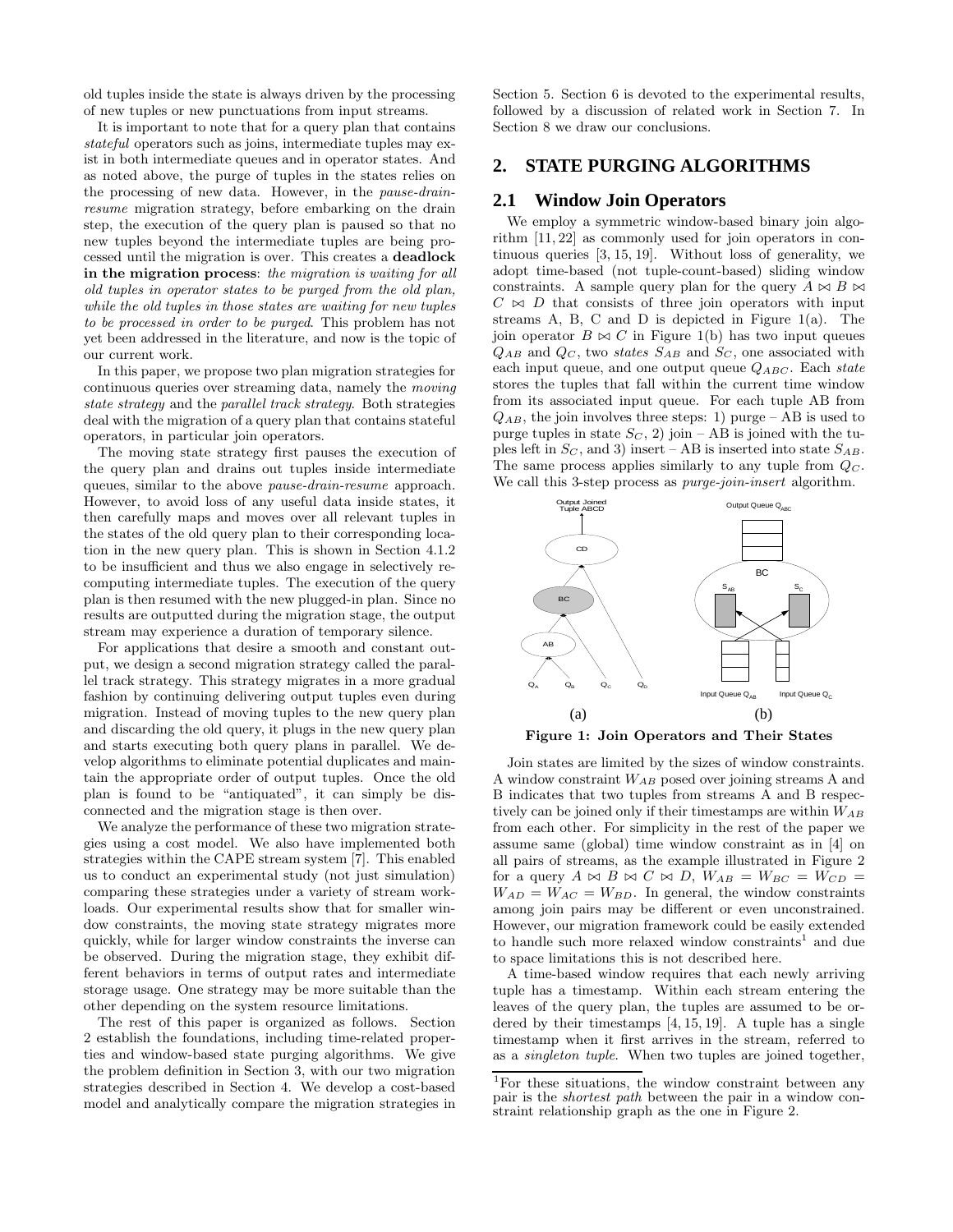the timestamp for the joined tuple is an array that concatenates the timestamps from both joining tuples, as indicated in Figure 3. Both timestamps are kept because either of them might be used by other join operators in the query plan to purge tuples. We call such a tuple with a combined timestamp a combined tuple.



## **2.2 Purge by Singleton Tuples**

The algorithm to purge a state by a singleton tuple is straightforward. For a join operator  $A \Join B$  with window size W, since tuples from stream A are strictly ordered, a B tuple in state  $S_B$  is purged by an A tuple if and only if  $(TS_A - TS_B) > W$ . A similar algorithm can also be applied when using a singleton tuple to purge a state with combined tuples: If a C tuple is used to purge state  $S_{AB}$ , a combined AB tuple is purged by the C tuple if  $(T S_C - T S_A) > W$  or  $(TS_C - TS_B) > W$ .

## **2.3 Purge by Combined Tuples**

Purging a state by a combined tuple is more complex than purging by a singleton tuple, because a combined timestamp has multiple columns and may not be ordered by any of these timestamp columns. By utilizing the same purge algorithm described above, some tuples may be purged by earlier complex tuples even though they may still have the potential to join with future incoming tuples. We thus need a generic and safe purging algorithm for both singlton and complex tuples.

## **2.4 Timestamp Order**

Although a sequence of tuples with combined timestamps is not strictly ordered by any one of its timestamps, some Timestamp Order can still be observed.

Lemma 2.1 (Timestamp Order Lemma). Let t and t' be two tuples in the output queue of a binary window join operator. Both tuples have timestamps of size n, represented as  $[TS_1, ..., TS_n]$  and  $[TS'_1, ..., TS'_n]$  respectively. If tuple t appears earlier than tuple t' in the queue, then there must exist at least one i  $(1 \leq i \leq n)$ , such that  $TS_i < TS'_i$ .

**Proof:** We now give a proof by induction on the size of timestamp array n. Suppose that the window join operator has two input queues  $Q_L$  and  $Q_R$ , two states  $S_L$  and  $S_R$ , and one output queue  $Q_{LR}$ . t and t' are tuples in  $Q_{LR}$ .

**Base case:**  $\mathbf{n} = 2$ . Let  $[TS_1, TS_2]$  and  $[TS'_1, TS'_2]$  be the timestamps of tuples t and t' respectively. Tuples with a combined timestamp array of size 2 must be formed by joining two sub-tuples each with a timestamp of size 1. So t is formed by joining t1 with timestamp  $TS_1$  and t2 with timestamp  $TS_2$ . And t' is formed by joining t1' with timestamp  $TS'_1$  and t2' with timestamp  $TS'_2$ . Without loss of generality, let us assume that t1 and t1' are from  $Q_L$ , and t2 and t2' from  $Q_R$ . All tuples in  $Q_L$  and  $Q_R$  are singleton tuples and are strictly ordered by their timestamps.

Since tuple t comes before t' in  $Q_{LR}$ , t must have been generated earlier than t'. When sub-tuples t1 and t2 are about to be joined to generate tuple t, two cases are possible: 1) t1 is the *first* tuple in  $Q_L$  and t2 is inside  $S_R$ , or 2) t1 is inside  $S_L$  and t2 is the *first* tuple in  $Q_R$ . At this time, sub-tuples t1' and t2' cannot both be in states. Because otherwise they must have been joined already and tuple t' would appear before t in  $Q_{LR}$ . So if sub-tuple t1' with timestamp  $TS'_1$  is not yet in  $S_L$ , then it is or will arrive in  $Q_L$ . In this case we have  $TS_1 < TS'_1$  and  $i = 1$ . If sub-tuples  $t2'$  with timestamp  $TS'_2$  is not in state  $S_R$ , then it is or will arrive in  $Q_R$ . So  $TS_2 < TS'_2$  and i = 2.

From above we conclude that for base case  $n = 2$ , there always exists an i such that  $TS_i < TS'_i$ .

Inductive Hypothesis: Assume that the timestamp order lemma holds for any tuple sequence with size  $n \leq k$ .

Inductive Step: We now show that the timestamp order lemma also holds for sequences with size  $n = k + 1$ .

The timestamp array for t with size  $n = k + 1$  can be treated as a combination of two sub-tuples t1 and t2 with timestamp arrays as  $[TS_1, ..., TS_j]$  and  $[TS_{j+1}, ..., TS_{k+1}],$ respectively. Similarly, t' can also be treated as the combination of two sub-tuples t1' and t2' with timestamp array as  $[TS'_1, ..., TS'_j]$  and  $[TS'_{j+1}, ..., TS'_{k+1}]$ , respectively. Since each array is at least of size 1, it must be true that  $j \leq k$ . So both timestamp arrays have a size of at most k.

Using the same reasoning as in the base case, when subtuples t1 and t2 are about to be joined to generate tuple t, at least one sub-tuple t1' or t2' does not yet exist in its respective join state. If sub-tuple t1' with timestamp  $[TS'_1, ..., TS'_j]$  is not in state  $S_L$ , then it is or will arrive in  $Q_L$ . Since t1' must come after t1 in  $Q_L$ , based on *Induction* Hypothesis, we know that there exists an  $m(0 < m \leq j)$ such that  $TS_m < TS'_m$ . So in the case i = m. If sub-tuple t2' with timestamp  $[TS'_{j+1},...,TS'_{k+1}]$  is not in state  $S_R$ , then it is or will arrive in  $Q_R$ . Since t2' comes after t2 in  $Q_R$ , we can again find  $i = m$   $(j < m < = k + 1 = n)$  such that  $TS_m < \overline{TS'_m}$ .

So we conclude that the lemma holds for any tuple sequence in a query plan.  $\Box$ 

By utilizing the timestamp order lemma, we now describe the general purge algorithm to safely purge tuples by either a singleton tuple or a combined tuple. We attach a min-max timestamp pair  $[T S_{min}, T S_{max}]$  to each tuple, corresponding to the smallest and largest timestamps in its timestamp array. For a singleton tuple,  $TS_{min}$  equals  $TS_{max}$ .

Lemma 2.2 (Purging Lemma). Assuming that timestamp order holds for any tuple sequence including queues and states<sup>2</sup> in the query plan, given two tuples  $t_L$  (with n timestamps) and  $t_R$  (with m timestamps) that have min-max timestamp pairs  $[T S_{min_L}, T S_{max_L}]$  and  $[T S_{min_R}, T S_{max_R}]$ respectively, if  $(T S_{min_L} - T S_{max_R}) > W$ , then  $t_R$  can be purged from its state by  $t_L$ .

**Proof:** We need to show that  $t_R$  can be safely purged because it can no longer be joined with any tuple that arrives

<sup>&</sup>lt;sup>2</sup>In the case of hash join, tuples belong to the same hash bucket are assumed to be ordered by their insertion time.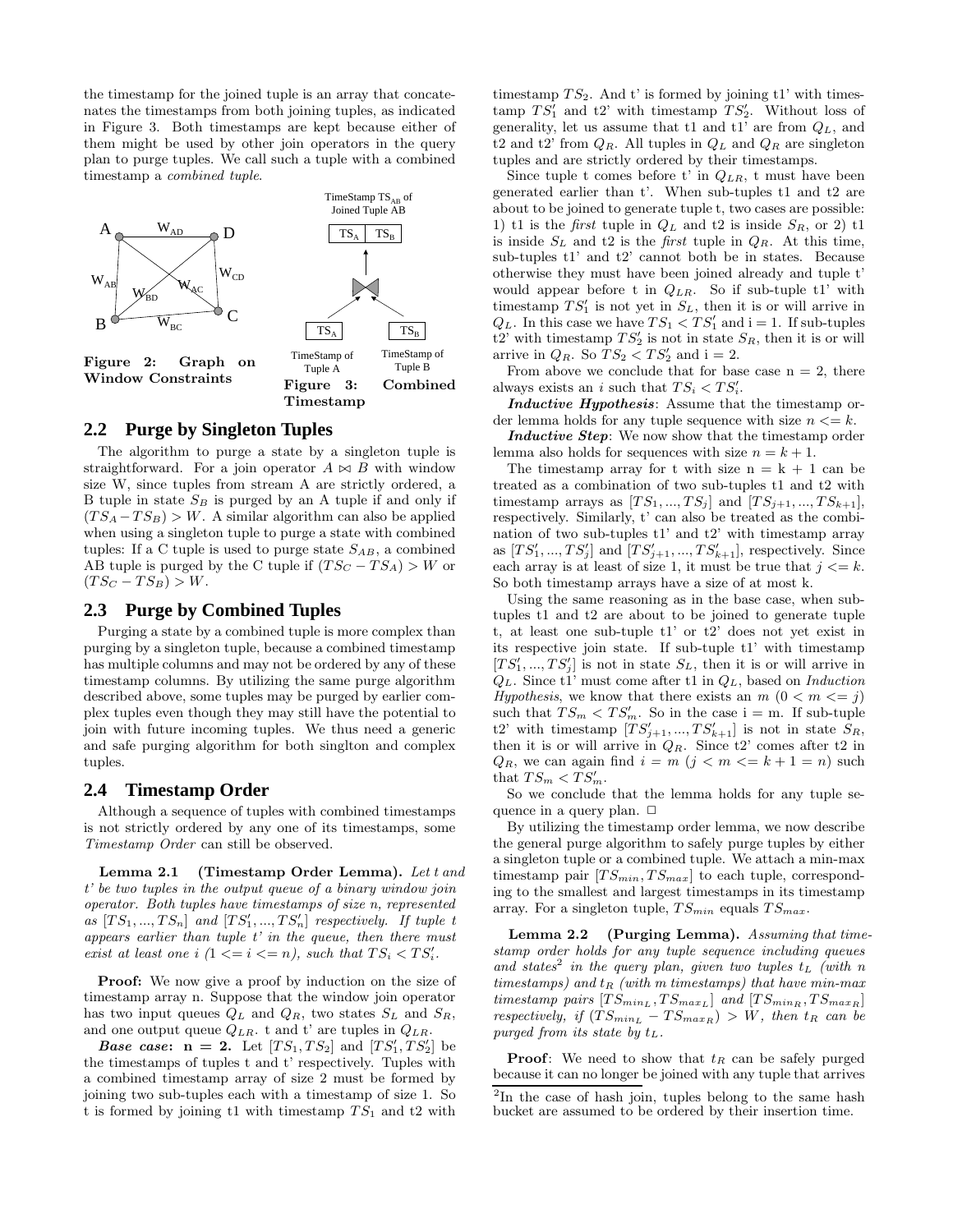after  $t_L$  in that sequence. Because the timestamp order holds for any tuple  $t_L^{\prime}$  arriving after  $t_L$  in the same sequence, there exists an i  $(0 \leq i \leq n)$  such that  $TS_{i_L} < TS'_{i_L}$ . Since  $TS_{min_L}$  is the smallest timestamp in the timestamp array of tuple  $t_L$ , we know that  $TS_{min_L} \leq T S_{i_L}$ . Thus  $TS_{min_L}$  <  $TS'_{i_L}$ . Now for  $t_R$ , given any  $j(0 \leq j \leq m)$ we have  $TS_{jR} \leq TS_{max_R}$ . Since we know that  $(TS_{min_L} TS_{max_R}$ ) > W, putting above together, we can get  $(TS'_{i_L} - TS_{i_R})$  $TS_{jR}$ ) > W. Since the global window constraint is assumed in any join pair, for any tuple  $t'_L$  that comes after tuple  $t_L$  in the same sequence, it is outside the W window frame from tuple  $t_R$ . So we conclude it is safe to purge  $t_R$ .  $\Box$ 

The above general purging lemma works for both singleton and combined tuples. To our best knowledge, our timestamp order lemma and purging algorithm are the first algorithms to explicitly deal with the purging of a combined tuple with multiple timestamps. In the case of singleton tuples, our purging algorithm is essentially the same to the commonly used purge algorithm [3, 15, 16, 19]. In some literatures [4, 6, 19], a combined tuple bears only one timestamp. This timestamp can be either the combined tuple's output time from an operator [19], or the minimal timestamp [4] or the maximal timestamp [6] of the combined tuple. In these cases the purging of combined tuples is simplified to be the same as purging of singleton tuples.

## **3. PROBLEM DEFINITION**

We use the term  $box$  to refer to the plan or sub-plan selected for migration. Each box consists of a set of operators that together represent a valid connected query sub-plan. It can be as large as the complete plan or as small as one operator. Each box can have several box root operators each associated with a box output queue, and several box leaf operators each associated with a box input queue. Box intermediate queues connect operators inside a box. A queue inside our query plan can have multiple operators as its producers that append new tuples to the end of the queue, and multiple operators as consumers that fetch tuples from the top of the queue. Such a shared queue stores one cursor for each consumer that points to the position of the tuple that this consumer would fetch next.



Figure 4: Two Exchangeable Query Boxes

The migration problem can then be defined as the process of transferring an old box containing the old query plan to a new box containing the new query plan. The old and new query plans must be equivalent to each other, indicating that the old and new boxes have the same sets of box input and output queues, as shown in Figure 4.

For a migration strategy to be valid, several requirements

need to be satisfied. First, it is crucial that the migration strategy will not alter the correctness of the results of the query plan. The same set of results, without any tuples missing and without duplicates, should be generated for a query plan independent from whether or not the migration has been applied during its execution.

A more subtle problem is the order of the results. The dynamic migration may change the structure of the query plan, for example, switch the order of join operators, and hence the order of the output tuples may also be affected. In particular, the change of tuples' order inside a box intermediate queue may affect the processing of other upstream operators in the query plan. For instance, as described in Section 2.4, a join operator may rely on a certain timestamp order to purge tuples in the states. If the tuples' order is disturbed by a migration strategy, the consequences may be that some tuples may be purged from the states even if they may still be useful to future tuples. Our general purge algorithm is based on the timestamp order property described in Lemma 2.1. By preserving this property, although the exact order of the tuples may have been changed by the dynamic migration, the purge of the join operators can still be executed correctly. In view of this, it is crucial to maintain the timestamp order property. We thus aim to design our migration strategies to guarantee this property.

## **4. MIGRATION STRATEGIES**

We denote the time period of each online plan migration process as migration stage, with the migration start time as  $T_{M\_start}$  and the migration end time as  $T_{M\_end}$ . During the migration stage, we refer to the states in the old box as old states, and states in the new box as new states. All tuples existing in the old box at  $T_{M\_start}$  are called *old tuples*, and any tuple entering old and new boxes after that time point are called new tuples. That is, it is not the system time that determines a tuple's old or new status, but rather the location of the tuple at  $T_{M\_start}$ . If a tuple enters the old box any time during the migration stage, although it has arrived in the system or has been generated before  $T_{M\_start}$ , it is still treated as a new tuple by the old box. A combined tuple that has any of its sub-tuple marked as old is referred to as an old tuple, since it still has some contents that exist in the old box at  $T_{M\_start}$ . A combined tuple is considered a new tuple only if all its sub-tuples are new.

# **4.1 Moving State Strategy**

The basic idea of the *moving state strategy* is to safely move old tuples in old states directly into the states in the new box without losing any useful data. In this section, we detail the necessary steps of the moving state strategy, including state matching, state moving and state recomputing.

#### *4.1.1 State Matching and Moving*

State matching determines the pairs of states, one in the old and one in the new box, between which tuples can be safely moved. Two states can move tuples in between them if and only if they contain tuples with the same schema. In our query plans, a tuple's schema is defined by all its column IDs. We define a state's ID as the same to its tuple's schema, and all tuples in one state have the same schema. If two states have the same state ID, we say that those two states are matching states. In Figure 5, states  $(S_A, S_B, S_C, S_D)$  exist in both boxes and are matching states. States  $(S_{BC}, S_{BCD})$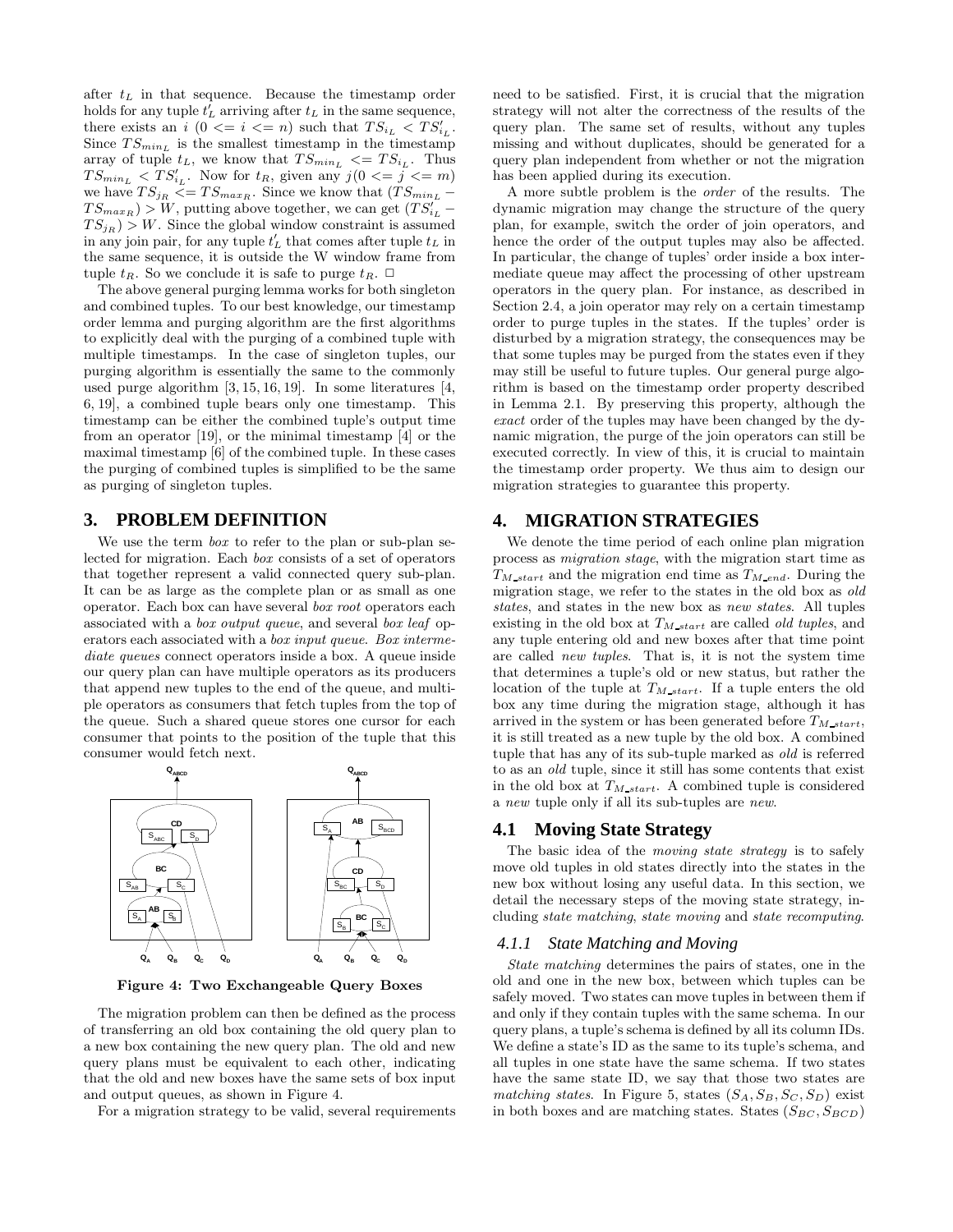appear in the new box only, and states  $(S_{AB}, S_{ABC})$  appear in the old box only. These are thus unmatched states.

After the state matching, we can then take the state moving step to move tuples between all pairs of matching states. A naive state moving method is that for all matching states, we directly move the tuples from the old state to its matching new state. This method, although correct, is a waste of both time and storage. An improved method is to share a state using the queue sharing technique described in Section 3. We create a new cursor for each matching new state that points to the first tuple in its matching old state, indicating that all tuples in the old state are now shared by both matching states. The cursors for the old matching states are then dereferenced to complete this state moving process.



Figure 5: Moving State Strategy

#### *4.1.2 State Recomputing*

Two questions remain regarding the unmatched states in both old and new boxes: 1) Can we leave the unmatched states in the new box empty? 2) Can we throw away the old tuples inside the unmatched states in the old box?

To answer the first question, we need to determine whether or not the complete set of results can be generated if the unmatched states in the new box are left empty. We again use the migration example shown in Figure 5, with the old box on the left and the new box on the right. Each ABCD tuple in the output queue  $Q_{ABCD}$  can be treated as a combination of four sub-tuples A, B, C and D, originally from  $Q_A$ ,  $Q_B$ ,  $Q_C$ , and  $Q_D$  respectively. We divide all the possible outcomes of tuple ABCD based on the old/new status of their sub-tuples. Figure 6 shows a list of all 16 possible cases with their case #.

We now show that by leaving the unmatched states in the new box empty, tuples in some of the 16 cases may be lost. Figure 7 depicts the status of the new box right after the state matching and moving steps. We show each tuple inside the states and input queues by its sub-tuples' old/new status. The two unmatched states  $S_{BC}$  and  $S_{BCD}$ , both empty, are shaded grey.

Assume that now we discard the old box and start executing the new query plan with the unmatched states being empty. In the join operator  $B \bowtie C$  in Figure 7, only new B tuples can be joined with *old* or new C tuples in  $S_C$ .<sup>3</sup> Also,

only new C tuples can be joined with old or new B tuples in  $S_B$ . Hence only combined BC tuple with its two sub-tuples' old/new status as (new, old), (old, new) or (new, new) can be generated by the join operator  $B \bowtie C$  and later be inserted into state  $S_{BC}$ . The combination (old, old) would never be generated and inserted into  $S_{BC}$ . This means that among the 16 cases in Figure 6, cases  $\#1, \#2, \#5$  and  $\#9$ cannot be generated by the query plan after migration, because those cases all require that both sub-tuples B and C are old. The same kind of problem occurs when leaving the other unmatched state  $S_{BCD}$  empty.

By leaving unmatched states in the new box empty, we lose the all-old combinations of sub-tuples in these states. This leads to the loss of some result tuples as shown in the example above. So before restarting the execution of the query plan, some computations need to be undertaken first for the unmatched states in the new box in order to gain back those all-old combinations. We refer to this step as state recomputing. We have designed a recursive algorithm shown in Algorithm 1 to compute the unmatched states in the new box. It is designed for binary join operators to keep it simple, but could easily be modified to suit multiple-input join operators as well.

| Case #         | A   | B   | $\mathcal{C}_{0}^{2}$ | D   |  |
|----------------|-----|-----|-----------------------|-----|--|
| 1              | Old | Old | Old                   | Old |  |
| $\overline{c}$ | Old | Old | Old                   | New |  |
| 3              | Old | Old | New                   | Old |  |
| $\overline{4}$ | Old | New | Old                   | Old |  |
| 5              | New | Old | Old                   | Old |  |
| 6              | Old | Old | New                   | New |  |
| $\overline{7}$ | Old | New | Old                   | New |  |
| 8              | New | New | Old                   | Old |  |
| 9              | New | Old | Old                   | New |  |
| 10             | Old | New | New                   | Old |  |
| 11             | New | Old | New                   | Old |  |
| 12             | Old | New | New                   | New |  |
| 13             | New | Old | New                   | New |  |
| 14             | New | New | Old                   | New |  |
| 15             | New | New | New                   | Old |  |
| 16             | New | New | New                   | New |  |

Figure 6: Possible Old/New Status for Tuples in Output Queue ABCD



Figure 7: Empty Unmatched States in the New Box

#### *4.1.3 Safe State Discarding*

Now we need to address the question if it is safe to discard the old tuples inside those unmatched states in the old box. As for the example in Figure 5, we have to determine if we can discard the old tuples in states  $S_{AB}$  and  $S_{ABC}$  inside the old box on the left. To answer this question we need to

<sup>&</sup>lt;sup>3</sup>In Figure 7  $S_C$  only contains *old* tuples. However, each new C tuple inserted into  $S_C$  may have been joined with B tuples, and after a while the state  $S_C$  may contain both old and new tuples.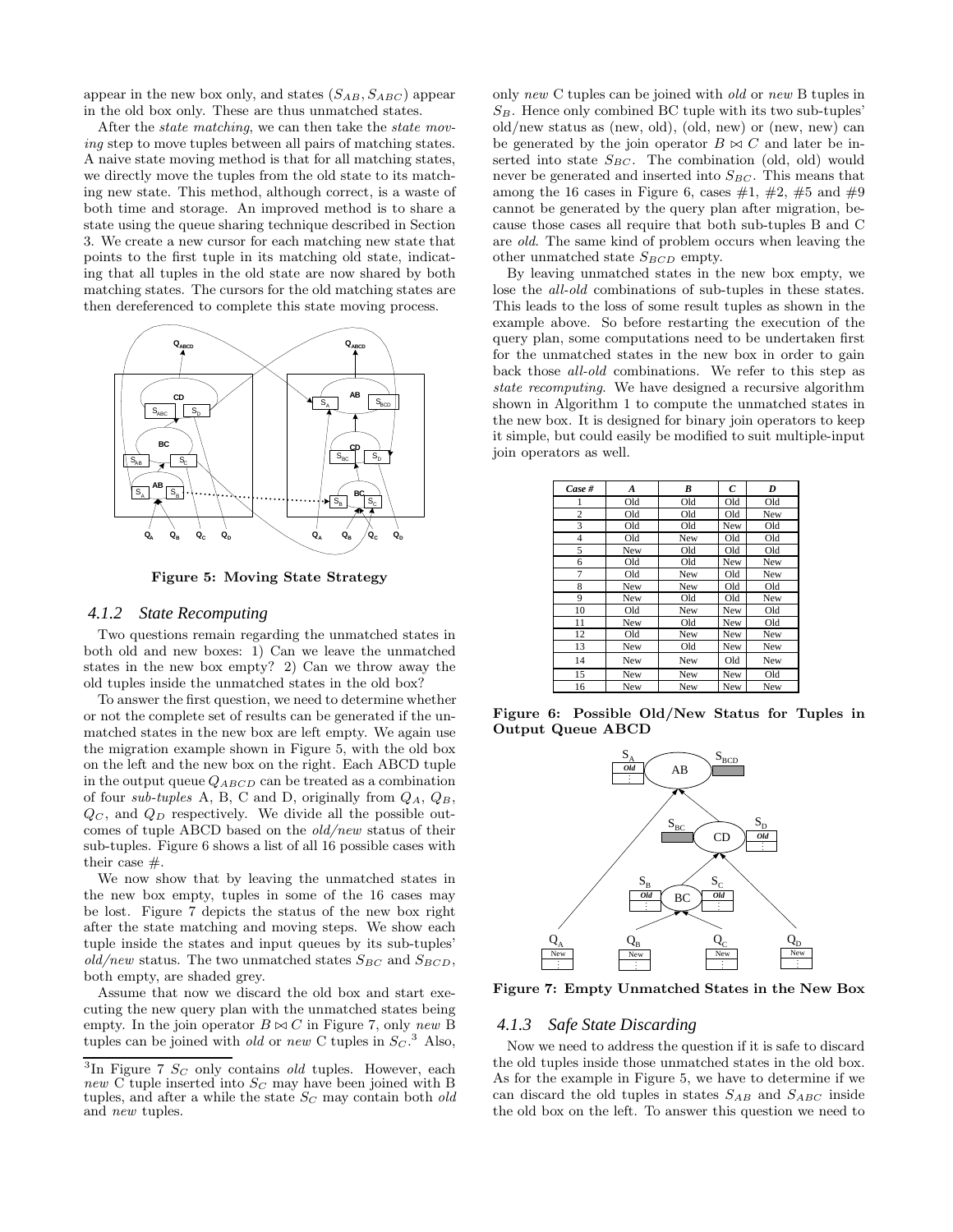know if any of those old tuples in the unmatched old states may have the potential to join with any new tuples.

Taking the unmatched old state  $S_{AB}$  in the old box as an example, clearly it can be discarded if the following condition holds: All sub-tuples A and B of the AB tuples in  $S_{AB}$ also exist in states  $S_A$  and  $S_B$  respectively. This is because the states  $S_A$  and  $S_B$  are already shared by the new states in the new box. This way no data would be lost by discarding the unmatched old state  $S_{AB}$ . However, we can show that the above condition cannot be guaranteed. For example, inside the join operator  $A \bowtie B$  in Figure 5, some tuples A and B in  $S_A$  or  $S_B$  may have already been purged by newer tuples from the input queue  $Q_B$  and  $Q_A$ . Before these tuples are being purged from  $S_A$  and  $S_B$ , they may have already joined with other B and A tuples and the joined AB tuples may have already been inserted into  $S_{AB}$ . Hence not all sub-tuples A and B in  $S_{AB}$  are necessarily present in  $S_A$ and  $S_B$ . After the state matching, moving and recomputing state, if we discard the unmatched old state  $S_{AB}$ , some tuples in state  $S_{AB}$  that may still be able to join with a new tuple C may then be lost. Then the results of the query plan may be incomplete.

#### Algorithm 1 Recomputing unmatched states

| it has a matching state.<br>To start, set <i>current</i> $op = new$ box root operator<br>recompute_states(current_op)<br>while <i>current op</i> has more state do<br>get the next state $S_i$ of current op;<br>get the child operator <i>child op</i> that has its output queue<br>associated with $S_i$ ;<br><b>if</b> <i>child_op</i> is not new box operator <b>then</b><br>continue;<br>end if |
|------------------------------------------------------------------------------------------------------------------------------------------------------------------------------------------------------------------------------------------------------------------------------------------------------------------------------------------------------------------------------------------------------|
|                                                                                                                                                                                                                                                                                                                                                                                                      |
|                                                                                                                                                                                                                                                                                                                                                                                                      |
|                                                                                                                                                                                                                                                                                                                                                                                                      |
|                                                                                                                                                                                                                                                                                                                                                                                                      |
|                                                                                                                                                                                                                                                                                                                                                                                                      |
|                                                                                                                                                                                                                                                                                                                                                                                                      |
|                                                                                                                                                                                                                                                                                                                                                                                                      |
|                                                                                                                                                                                                                                                                                                                                                                                                      |
|                                                                                                                                                                                                                                                                                                                                                                                                      |
|                                                                                                                                                                                                                                                                                                                                                                                                      |
| <b>if</b> $S_i$ is unmatched <b>then</b>                                                                                                                                                                                                                                                                                                                                                             |
| get <i>child op l state</i> ;                                                                                                                                                                                                                                                                                                                                                                        |
| get <i>child op r state</i> ;                                                                                                                                                                                                                                                                                                                                                                        |
| <b>if</b> either state of <i>child op</i> is unmatched <b>then</b>                                                                                                                                                                                                                                                                                                                                   |
| recompute_states( <i>child_op</i> );                                                                                                                                                                                                                                                                                                                                                                 |
| end if                                                                                                                                                                                                                                                                                                                                                                                               |
| $S_i = window\_join(child_op_l\_state, child_op_r\_state);$                                                                                                                                                                                                                                                                                                                                          |
| mark $S_i$ as "matched";                                                                                                                                                                                                                                                                                                                                                                             |
| end if                                                                                                                                                                                                                                                                                                                                                                                               |
| recompute_states( <i>child_op</i> );                                                                                                                                                                                                                                                                                                                                                                 |
| end while                                                                                                                                                                                                                                                                                                                                                                                            |

We can still discard the unmatched old states if the following condition is met: The tuples in an unmatched old state that contain sub-tuples that do not exist in any matched states are impossible to join with any future incoming tuples. We again use the example in Figure 5 to illustrate how this condition can be met. It is clear that at  $T_{M\_start}$ , the query plan in the old box has only processed tuples with timestamp up to  $T_{M\_start}$ . In the unmatched old state  $S_{AB}$ , all the sub-tuples A and B that do not exist in  $S_A$  and  $S_B$ must have timestamps earlier than  $(T_{M\_start} - W)$  (otherwise they cannot have been purged from  $S_A$  and  $S_B$ ). So if we can guarantee that all new C tuples from  $Q_C$  have a timestamp larger or equal to  $T_{M\_start}$ , then they are not able to join with any tuples in  $S_{AB}$  that contain sub-tuples A and B that do not exist in  $S_A$  and  $S_B$ .

Caused by either a scheduling algorithm or the availability

of system resources, tuples may not be processed immediately after they arrive and may rather be accumulated in the input queues. So at  $T_{M\_start}$ , tuples in  $Q_C$  may have timestamps earlier than  $T_{M\_start}$ . If we want to safely discard any unmatched states in the old box, one practical method is to finish processing all the accumulated tuples in the old box's input queues that have arrived before  $T_{M, start}$ . This works fine if all the old box input queues are stream input queues, which means they are input queues to the leaf operators. However, if the old box contain only a sub-tree of the complete query tree and the box input queues are not the stream input queues of the whole query plan, we need to identify all the queues (from box input queues down to the stream input queues) that may have some contribution in terms of forwarding tuples to the old box. The accumulated tuples that arrive before  $T_{M\_start}$  in the involved stream queues then need to be processed and pushed up the query tree until reaching the output queue of the old box.<sup>45</sup> The method cleanAccumulatedTuples() completes this task. Its psuedo-code is omitted here for space reasons.

#### *4.1.4 Overall Moving State Algorithm*

Putting all the pieces together, we now show the complete algorithm for our moving state strategy in Algorithm 2.

| Algorithm 2 Moving State Migration                    |
|-------------------------------------------------------|
| cleanAccumulatedTuples();                             |
| connect input and output queues of old and new boxes; |
| $match\_states(old-box, new\_box);$                   |
| move_states(old_box, new_box);                        |
| $recompute\_states(root op of_new-box);$              |
| disconnect old box from current query plan;           |
| start executing query plan with new box;              |

Once the moving state migration starts, after cleanAccumulatedTuples(), no new results are produced until the steps of matching, moving and recomputing states are finished. The length of this output silence is closely related to the amount of tuples that need to be moved or recomputed during the migration stage. This duration of output silence may be less desirable for applications that are in favor of a more steady output rate. To solve this problem, we design the second migration strategy, the parallel track strategy, to continuously deliver outputs even during the migration stage.

# **4.2 Parallel Track Strategy**

The basic idea for the *parallel track migration strategy* is that at the migration start time, the input queues and output queue are connected and shared between the old box and the new box, using the queue sharing technique depicted in Section 3. Both boxes are then being executed in parallel, while waiting for all old tuples in the old box to be gradually

<sup>4</sup>We have further optimized this step by finding the largest timestamp of the first tuple (or  $T_{M\_start}$ , whichever is smaller) in all the involved stream input queues, and push up all accumulated tuples in these queues that have timestamps no later than this largest timestamp.

<sup>&</sup>lt;sup>5</sup>We have also developed another method to gain back all the sub-tuples in the unmatched states that do not exist in the matched states and insert them back to the matched states. Due to space limits, detailed discussion is omitted.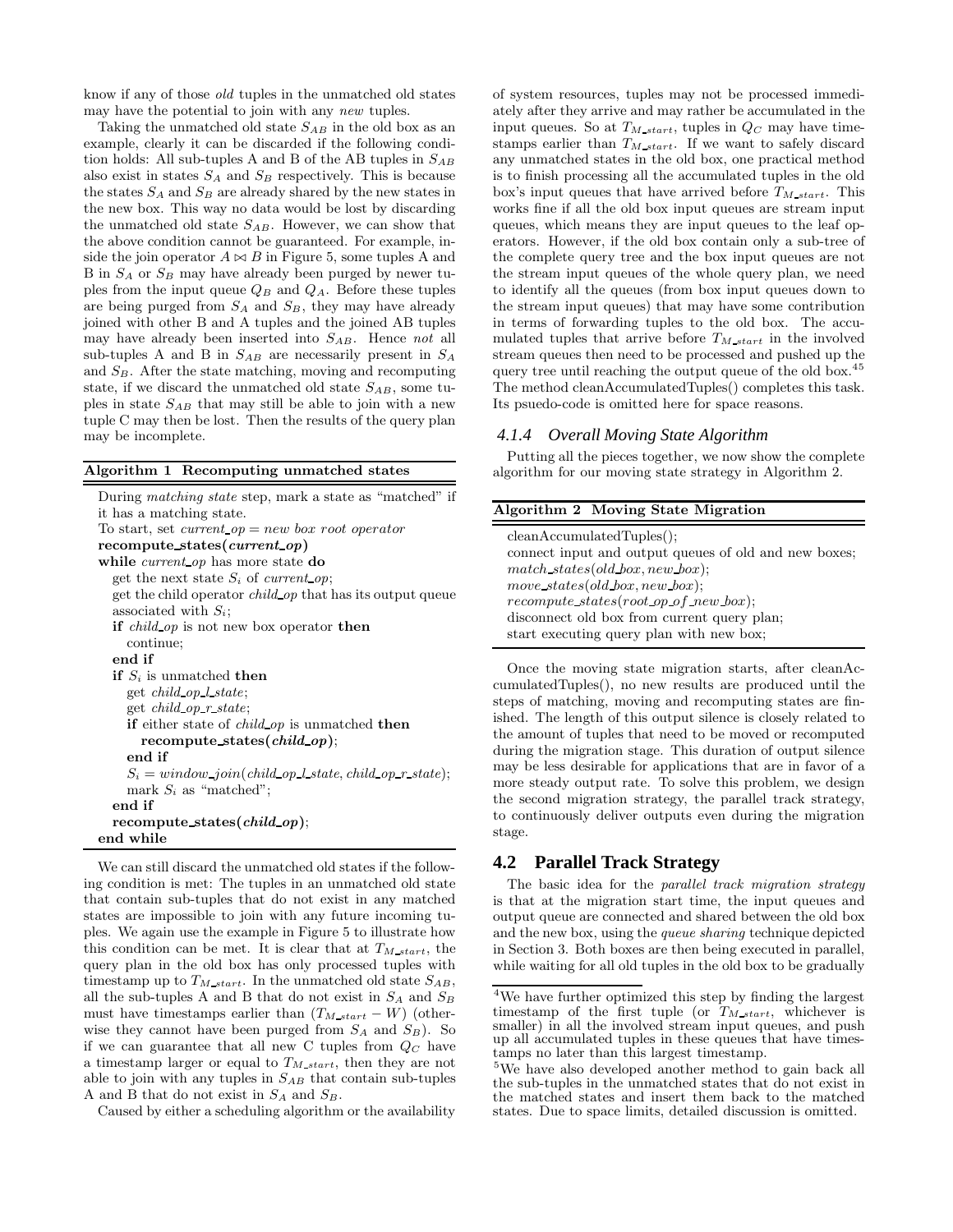purged. During this process, new outputs are still being continually produced by the query plan.

When the old box contains only *new* tuples, it is safe to discard the old box. This is because all old tuples have finished their duty in terms of contributing to the generation of output results from the old box. Since we have been executing the new box in parallel with the old box when the migration first starts, all the new tuples now in the old box exist in the new box as well.

#### *4.2.1 Correctness of the Results*

Correctness of the results involves two aspects: the outputs are complete and do not contain duplicates. We use the example in Figure 4 to show that by going through parallel track migration to transfer the query plan from the left to the right, all 16 possible sub-tuple combinations of any output tuple ABCD, as listed in Figure 6, can still be obtained. In our parallel track strategy, both old and new boxes are running in parallel until all the tuples with old status are purged from the old box. By this time, the output tuples that contain any old sub-tuple, as in the cases  $\#1-\#15$ , have already been generated by the old box, either before (case  $#1$ ) or during the migration stage (cases  $#2-#15$ ). Since the new box starts its execution right after  $T_{M\_start}$ , its states are initially all empty, and all the new tuples fed into the old box are also being processed by the new box. All output tuples from the new box will have all their four sub-tuples marked as *new*, reflecting case  $#16$  in Figure 6. Thus all 16 cases are covered by either the old box or the new box.

## *4.2.2 Duplicate Elimination*

We must also ensure that no duplicate tuples are being generated. If we use the parallel track strategy described above, although the old box will cover all 15 cases consisting of at least one old sub-tuple, it may also generate the allnew sub-tuple combination belonging to case  $\#16$  in Figure 6, duplicate to the output results from the new box.

To solve this duplication problem, a naive approach would be to discard from the old box any tuples with all-new subtuples. However, this method is too aggressive and will lose some must-have tuples. For example in the join operator  $B \bowtie C$ , we cannot discard any combined tuple AB from input queue  $Q_{AB}$  with both sub-tuples A and B marked as new, because this AB tuple may still be able to join with an old C tuple in state  $S_C$ , and generate output tuples that belong to either case  $#8$  or case  $#14$  in Figure 6. Even if the AB tuple ends up joining with a new C tuple, the joined tuple ABC, with all its sub-tuples marked as new, may still join with an old D tuple in state  $S_D$ . So the final joined tuple ABCD belongs to case #15, which can only be generated by the old box.

Thus the root join operator of the old box is the only safe place to eliminate duplicates. This is done by preventing a new tuple from joining with another new tuple. Hence if two tuples that are about to join are both new, we simply skip the join step in the regular purge-join-insert symmetric join algorithm. The purge and insert steps are however still undertaken as usual.

#### *4.2.3 Timestamp Order Preservation*

As described at the end of Section 3, the timestamp order must be preserved to ensure that the correct results are being generated. During the parallel migration stage, both the

old and the new box share the same output queue into which both will insert output tuples. Keeping the timestamp order of the tuples in the output queue requires that both the old and the new box coordinate with each other to output tuples in the proper order.

Two characteristics of our parallel migration strategy assist in developing a valid method for preserving timestamp order. First, since each box is executed as a valid sub-query plan, the timestamp order among the output tuples from each box is preserved. Secondly, any output tuple from the old box will be guaranteed to have at least one sub-tuple being old, and all output tuples from the new box will have all sub-tuples as new. This means that any tuple generated by the new box will have at least one of its timestamps to be later than any tuple generated by the old box.

Taking advantage of those two characteristics, we develop an easy yet effective method to preserve the timestamp order in the parallel track strategy. During the migration stage while both boxes are executing, we only output tuples generated by the old box into the shared output queue. Any output tuples generated by the new box are instead held in a temporary buffer. When the old box is removed, all output tuples held in the temporary buffer are then inserted into the output queue all at once.

## *4.2.4 Overall Parallel Track Algorithm*

As described above, although join operators in both boxes are executed in parallel during the migration stage, besides the regular join operation, they may have other tasks to finish: The old box root operator needs to avoid joining two new tuples to prevent duplicate results, and the new box root operator needs to hold any results during the migration stage in a temporary buffer to preserve the timestamp order. We use the  $W\_Join()$  method for the regular purgejoin-insert symmetric window join algorithm described in Section 1. The methods used by the operators in the old box and the new box are referred to as  $W\text{ }\text{Old }Join()$  and  $W_{\mathcal{N}}$ ew Join() respectively.

| <b>Algorithm 3 Parallel Track Strategy</b>                |
|-----------------------------------------------------------|
| Pause execution of old box at $T_{M\_start}$ ;            |
| Connect input and output queues of old and new boxes;     |
| Start a separate thread to run <i>Monitor Old Box</i> (); |
| while No signal from thread Monitor Old Box() do          |
| Old operators run $W\_{Join} Old();$                      |
| New operators run W Join New();                           |
| end while                                                 |
| Disconnect old box from current query plan;               |
| Operators in new box resume running $W\_{Join}()$ ;       |

To determine when to finish the migration, each operator has an IF FINISHED flag initialized to be false. During the migration stage, each operator in the old box checks at intervals to see if all old tuples have been purged from its states. Once this is the case the operator sets its IF FINISHED flag to be true. The system also runs a light-weighted monitor method called *Monitor\_Old\_Box*() in a separate thread to check at intervals all the IF FINISHED flags of the operators in the old box. If an all-true scan is detected, it sends a signal to the main thread to tell it to finish the migration by disconnecting the old box from the current query plan. The complete algorithm for the parallel track migration strategy is shown in Algorithm 3.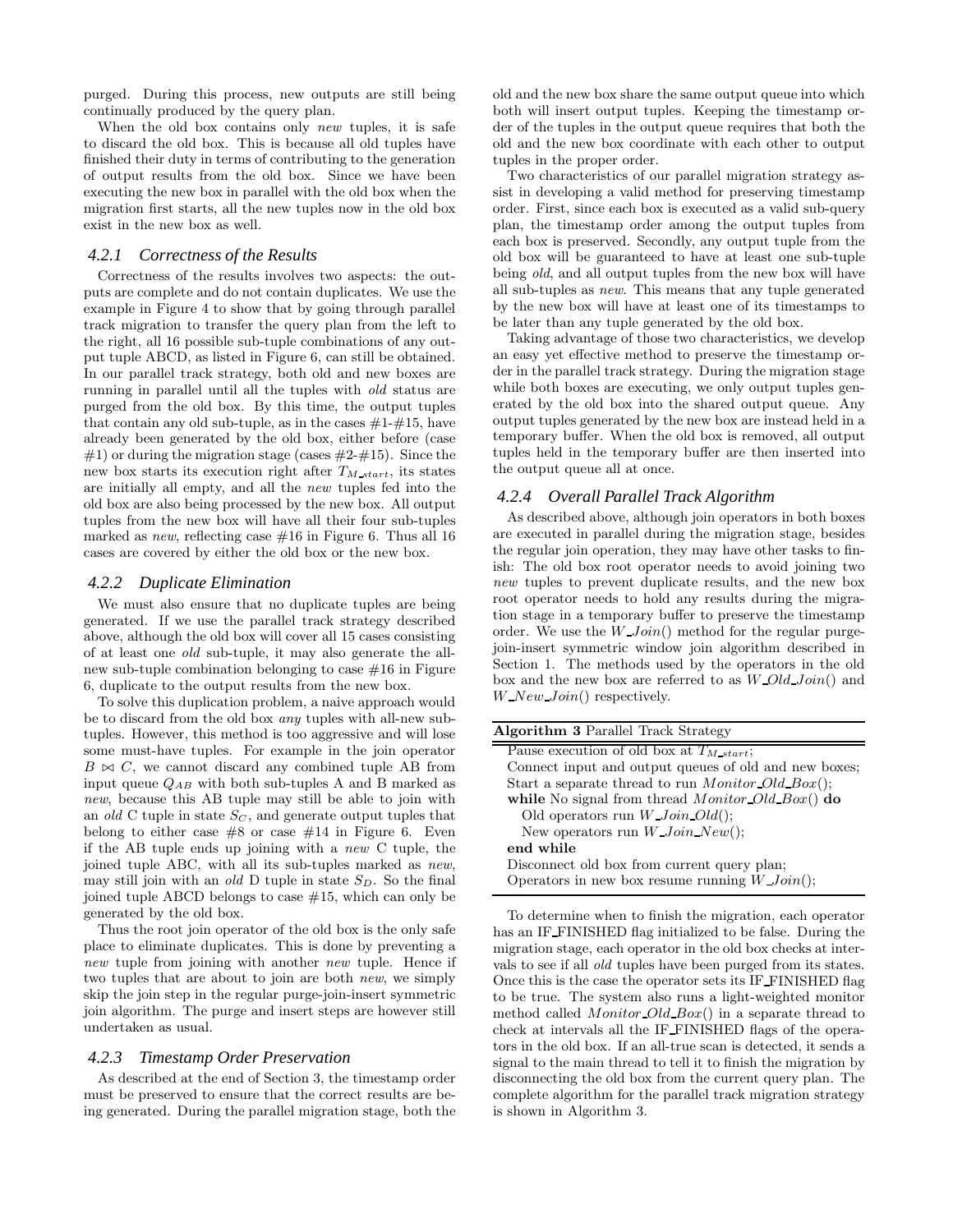| Table 1: Terms Used in Cost Model |                                                 |  |  |  |
|-----------------------------------|-------------------------------------------------|--|--|--|
| Term                              | Meaning                                         |  |  |  |
| N                                 | Number of operators in the old box              |  |  |  |
| M                                 | Number of operators in the new box              |  |  |  |
| $T_m$                             | Time spent for each string comparison           |  |  |  |
| $T_c$                             | Time spent to create a new cursor               |  |  |  |
| $\lambda_A$                       | Average tuple input rate from $Q_A$             |  |  |  |
| $\lambda_B$                       | Average tuple input rate from $Q_B$             |  |  |  |
| $\sigma_{AB}$                     | Reduction factor of join operator $A \bowtie B$ |  |  |  |
| W                                 | Global time window constraint                   |  |  |  |
| $T_i$                             | Time spent to join a pair of tuples             |  |  |  |
| $T_{s}$                           | Time spent to insert one tuple into a state     |  |  |  |
| $ S_A $                           | Number of tuples in state $S_A$                 |  |  |  |
| $S_B$                             | Number of tuples in state $S_B$                 |  |  |  |

## **5. COST ANALYSIS**

In this section, we describe cost models for estimating the migration length and the system processing time required by each migration strategy.

## **5.1 Analysis of Moving State Strategy**

To estimate how long it takes to finish a moving state migration, we need to add up the time spent on each migration step, including clean accumulated tuples, state matching and moving, and state recomputing. The cost model utilizes the binary nested-loop join algorithm with global window constraint for simplicity, but it can easily be extended to cover other join algorithms. We also assume that the system has enough computing power and memory resources to keep up with the query processing without much delay given the incoming data load.

Given the sufficient-system-resources assumption, new tuples are generally being processed immediately without being accumulated in the input queues. So the time spent on the cleanAccumulatedTuple() method is likely to be small compared to other migration steps and is thus not counted in the model. The time spent on state matching and moving is related to the total number of states in both boxes. State matching is basically a string matching between two lists of state IDs. Moving a state is creating a new cursor to a state so to enable its sharing between two matching states. Thus its costs are minimal.

A list of terms and their meanings used in our model are listed in Table 1. The time spent on state matching  $T_{match}$ and state moving  $T_{move}$  can be calculated as below. Here we use the minimum of N and M to estimate the number of matching state pairs.

 $T_{match} = 4NMT_m$  and  $T_{move} = 2min(N, M)T_c$ 

In order to estimate the time spent on the state recomputing step, we develop a general model to estimate the time to recompute a single state. This model can then be applied to each state that needs to be recomputed to get the total recomputation time. Assume we have a join operator  $A \bowtie B$ with two input queues  $Q_A$  and  $Q_B$ , two states  $S_A$  and  $S_B$ , and one output queue  $Q_{AB}$ . Without loss of generality, the tuple A and B each can be either a singleton or a combined tuple. Suppose that the state  $S_{AB}$  needs to be recomputed. This is done by joining tuples from  $S_A$  and  $S_B$  using the purge-join-insert symmetric join algorithm but skipping the purge step. The time spent on this recomputing process can be formulated as:  $T_{S_{AB}} = T_j |S_A||S_B| + T_s |S_A||S_B|\sigma_{AB}$ .

Given the time window W and input rates from inputs A

and B, the state sizes of  $S_A$  and  $S_B$ , represented as  $|S_A|$  and  $|S_B|$ , can be estimated as:  $|S_A| = \lambda_A W$ , and  $|S_B| = \lambda_B W$ .

Putting the above formulae together, we get the time for recomputing  $S_{AB}$  from  $S_A$  and  $S_B$  as:

$$
T_{S_{AB}} = T_j \lambda_A \lambda_B W^2 + T_s \lambda_A \lambda_B W^2 \sigma_{AB}
$$
  
=  $\lambda_A \lambda_B W^2 (T_j + T_s \sigma_{AB})$  (1)

If another unmatched state above  $S_{AB}$  needs to be recomputed, according to Equation 1, the output rate  $\lambda_{AB}$  is then required. This can be estimated using Equation 2.

$$
\lambda_{AB} = \lambda_A |S_B|\sigma_{AB} + \lambda_B |S_A|\sigma_{AB} = 2\lambda_A \lambda_B W \sigma_{AB} \qquad (2)
$$

If we denote  $T<sub>S</sub>$  as the total time spent on recomputing all unmatched states in the new box, the total migration length of the moving state strategy  $T_{MS}$  can be estimated using the following model:

$$
T_{MS} = T_{match} + T_{move} + T_S \tag{3}
$$

# **5.2 Analysis of Parallel Track Strategy**

We denote  $T_{PT}$  as the length of the migration stage for the parallel migration strategy. For this strategy, all old tuples (tuples with at least one old sub-tuple) need to be purged from the old box in order to finish the migration stage. Suppose that  $h(h) = 1$  is the height of the query tree inside the old box. We analyze the time spent on the parallel track migration stage in two cases:



Figure 8: 2W to purge all old tuples

1)  $h = 1$ . In this case the query tree has only one level of join operators. For a join operator inside the old box to purge all old tuples from one of its two states, the join operator must process new tuples from another input that arrive in the next W time units. Given that the system has enough computing power,  $T_{PT} = W$ .

2)  $h > 1$ . This means that in the old box there is at least one join operator which is above another join operator. Figure 8 depicts the old and new tuples along a timeline. The migration start and end time is marked beside the timeline. From the figure we can see that when the migration begins, W time window's new tuples from the box input queues are needed to purge old tuples inside the states of box leaf operators. However, as these new tuples are used to purge old tuples, they may also join with some of the old tuples and the results are being inserted into the state of the join operators above the box leaf operators. Because the joined tuples contain an old sub-tuple, they are treated as old tuples and need to be purged as well. In order to do so, the old box needs to process another W time window's new tuples to completely purge these old tuples from the old box. So in this case,  $T_{PT} = 2W$ .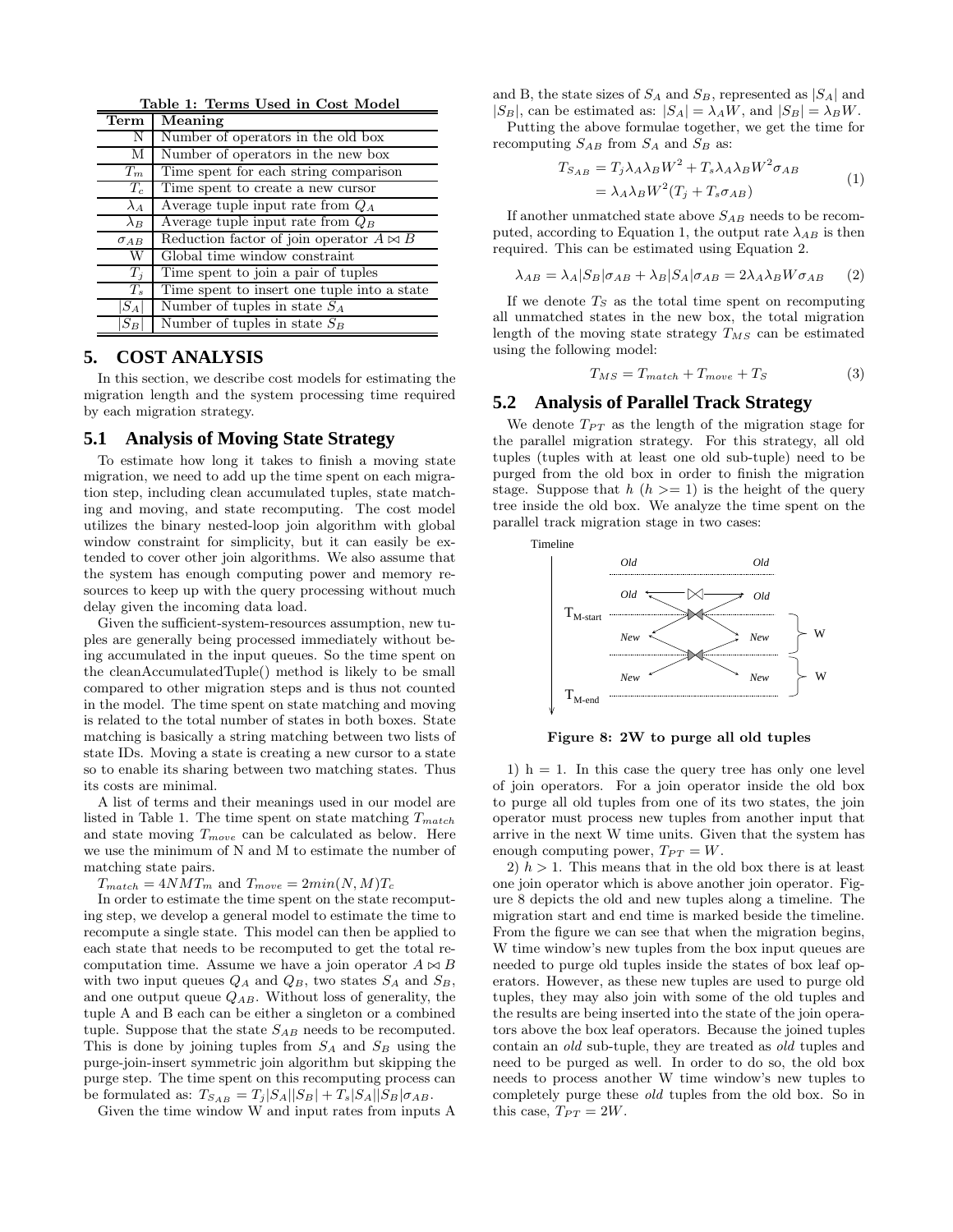Other even older tuples may exist in the old box when the migration first starts, represented by the first line of "old" in Figure 8. These tuples will be purged by the first W new tuples after migration starts, and will not be able to join with any of the new tuples.

As a summary, given sufficient system processing power,  $T_{PM}$  has a linear relationship with the global window size W. It can be formulated as:

$$
T_{PT} = \begin{cases} W & if \quad h = 1 \\ 2W & if \quad h > 1 \end{cases}
$$
 (4)

Equation 4 shows that in order to complete a parallel track migration, both old and new boxes need to process at most 2W worth of new tuples. However, this is valid only when the system has enough processing power so that a tuple arrives in the system can be processed immediately. If the system processing power is not sufficient, the actual migration length may be longer than 2W. We now give the cost model to estimate the cost of system processing time during the parallel track migration. As in the cost analysis for the moving state strategy, we have developed general formulae to estimate the processing time spent on any join operator (let us denote it as  $A \bowtie B$ ) in the old box and any join operator (let us denote it as  $B \bowtie C$ ) in the new box.

We first compute  $T_{AB}$ , the total cost of processing tuples in 2W timeframe in operator  $A \bowtie B$  inside the *old box*. It is easy to see that for each new tuple A, the average number of tuples B that will be purged from state B is  $\lambda_b \frac{1}{\lambda_a}$ , and vice versa. The same method in Equation 2 can be applied to compute the tuple output rate from operator  $A \bowtie B$ .

$$
T_{AB} = Cost\ of\ Pure + Cost\ of\ Insert + Cost\ of\ Join
$$
  
=  $2W[T_s(\frac{\lambda_a}{\lambda_b}\lambda_b + \frac{\lambda_b}{\lambda_a}\lambda_a + \lambda_a + \lambda_b) + T_j(\lambda_a|S_B| + \lambda_b|S_A|)]$   
=  $2W[2T_j\lambda_a\lambda_bW + 2T_s(\lambda_a + \lambda_b)]$  (5)

One major difference between operators inside the old and the new boxes is that the states of operators inside the new box all start empty. The sizes of the states keep on increasing with no tuples being purged until the Wth time unit, after which tuples begin to be purged and the state size on average is limited by the window size W. This leads to different methods of computing processing cost and tuple output rate for a join operator inside the new box. These are described in Equations 6 and 7.

$$
T_{BC} = Cost for the first W + Cost for the second W
$$

$$
= W[T_s(\lambda_b + \lambda_c) + T_j(\lambda_a \int_0^W \lambda_b t dt + \lambda_b \int_0^W \lambda_a t dt)]
$$
  
+ W[2T<sub>j</sub>\lambda<sub>a</sub>\lambda<sub>b</sub>W + 2T<sub>s</sub>(\lambda<sub>a</sub> + \lambda<sub>b</sub>)] (6)

$$
\lambda_{BC} = \begin{cases}\n\int_0^t 2\lambda_b \lambda_c \sigma_{bc} t dt & \text{if} \quad t \le W \\
2\lambda_b \lambda_c \sigma_{bc} W & \text{if} \quad t > W\n\end{cases} \tag{7}
$$

## **6. EXPERIMENTAL RESULTS**

#### **6.1 Experimental Setup**

We embed our migration strategies into the CAPE system [7] and conduct various experiments to compare their performance. We use the query in Figure 4 as the foreground query on which the migration is performed to transfer the

plan from the left to the right. System parameters such as stream input rates, operator reduction factors and global time window are varied to reflect the changes of workload and data characteristics. The query engine also simultaneously executes multiple background queries with their system parameters kept stable.

Our stream data generator generates tuples with arrival patterns modeled as the Poisson process. The mean interarrival delay between two consecutive tuples is exponentially distributed in order to model the Poisson arrival pattern. In each experiment, the stream generator continuously generates streams for 50,000ms. All query plans are being executed for a time period much longer than the global window in order to pass the warm-up phase. A migration strategy is then activated by the change of system parameters for the foreground query plan.

All implementation is done in Java. The experiments were run on a machine running windows 2000 with Pentium-III processor at 500MHz and 384M of main memory.

## **6.2 Length of Migration Stage**

In this section, we analyze the experimental results related to the measured length of the migration stage and compare them with the estimation models described in Section 5.

Both old and new query plans in Figure 4 have a height h  $= 3.$  According to the Equation 4 in Section 5.2, the total length of the migration stage of the parallel track strategy should be  $T_{PT} = 2W$ .

Given the same query plans, by applying the Equations 1, 2 and 3 from Section 5.1, we can estimate the length of the migration stage for the moving state strategy as:

$$
T_{MS} = \lambda_B \lambda_C W^2 (T_j + T_s \sigma_{BC})
$$
  
+ 2\lambda\_B \lambda\_C \lambda\_D W^3 (T\_j \sigma\_{BC} + T\_s \sigma\_{BC} \sigma\_{BC}) (8)

From the above results, we see that  $T_{PT}$  grows linearly with W. However,  $T_{MS}$  is controlled by several parameters, including input rates from  $Q_B$ ,  $Q_C$  and  $Q_D$ , reduction factors  $\sigma_{BC}$  and  $\sigma_{BCD}$ , and the global time window W, with which it has a polynomial relationship.

The above estimations are based on the assumption that the system has enough processing power to handle incoming tuples without much delay. We judge the availability of system processing power in our experimental setup by comparing the total system running time vs. the stream generator running time. In our experiment, the stream generator in each experiment runs for 50,000 ms, generating stream tuples according to the given mean inter-arrival time. The system stops executing the query plan when there are no more tuples to process. If the system finishes at about 50,000ms as well, it implies that the system has enough processing power to keep up with the given parameter configurations.

To verify these estimations on the length of the migration stage, we run three sets of experiments:

1) Set 1: Only W increases linearly, while all other parameters are kept constant.

2) Set 2:  $I_B$ , the tuple inter-arrival time of stream B, is decreased (indicating that input rate  $\lambda_B$  is increased) while keeping all other parameters the same.

3) Set 3: W is increased linearly while other parameters are kept the same. The difference from set 1 and 3 is that set 3 has higher configurations with respect to input rates and operators' reduction factors.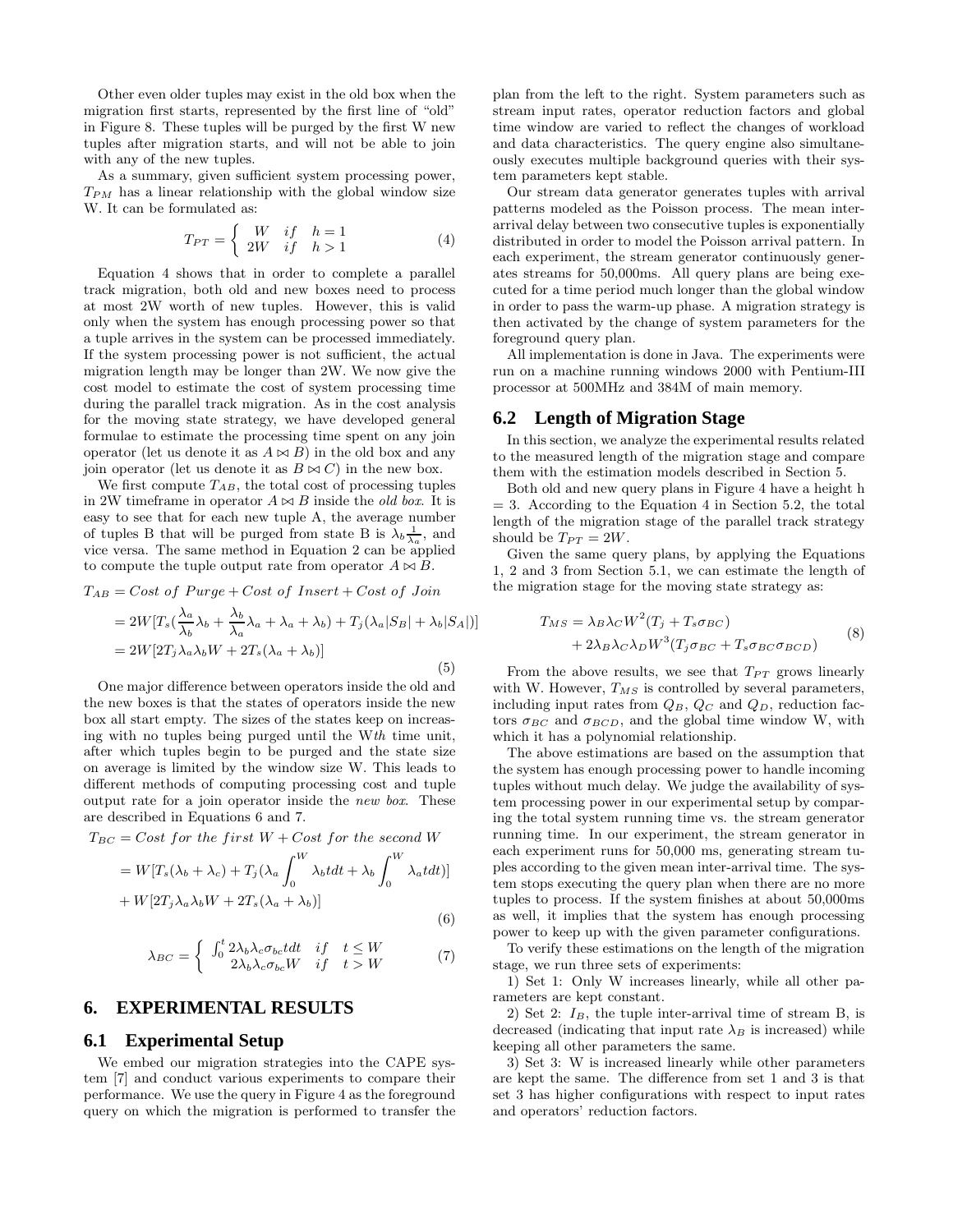Table 2: Parameter Configurations

| Parameters    | Section 6.2 |      |      | Section 6.3 |      |
|---------------|-------------|------|------|-------------|------|
|               | set1        | set2 | set3 | set1        | set2 |
| W(ms)         | vary        | 1000 | vary | 1000        | 2000 |
| $I_A(ms)$     | 100         | 50   | 100  | 100         | 50   |
| $I_B(ms)$     | 100         | vary | 12   | 100         | 50   |
| $I_C(ms)$     | 100         | 50   | 12   | 100         | 50   |
| $I_D(ms)$     | 100         | 50   | 12   | 100         | 50   |
| $\sigma$ AB   | 0.1         | 0.1  | 0.1  | 0.1         | 0.2  |
| $\sigma_{BC}$ | 0.05        | 0.05 | 0.1  | 0.02        | 0.05 |
| $\sigma_{CD}$ | 0.02        | 0.02 | 0.1  | 0.02        | 0.05 |



Figures 9 and 10 depict the results of the first experimental set. Figure 9 illustrates that  $T_{PT}$  has a linear relationship with W and is statistically equivalent to 2W, as is suggested by the Equation 4 in the case of  $h > 1$ . The increasing curve of  $T_{MS}$ , marked as "Measured  $T_{MS}$  in Figure 10, indicates a close to polynomial relationship with W. A polynomial trendline marked as "Poly. (Measured  $T_{MS}$ )" is depicted as well.



Figure 11:  $T_{MS}$  and  $T_{PT}$  Figure 12: Comparison of vs.  $\lambda_B$  $T_{MS}$  and  $T_{PT}$  vs. W

Figure 11 displays the results of set 2 when increasing the input rate  $\lambda_B$ . It shows that the increase of  $\lambda_B$  has almost no effect on  $T_{PT}$ , which is fairly stable. However, when  $\lambda_B$ increases,  $T_{MS}$  increases as well.

The results of the experimental set 3 are depicted in Figure 12. At small window constraint sizes, the moving state strategy migrates faster because the state sizes limited by the window constraint are small. As the window size increases, the parallel track migration time increases linearly, and stays at about 2W. Since the total migration time for the moving state strategy has a polynomial relationship with the window size, the gap between the two lengths of migration stages is getting smaller. After a certain window size, the parallel track strategy surpasses the moving state and becomes the faster one of these two strategies.

# **6.3 Effects on Minimizing Intermediate Data**

A common goal for a query optimizer is to minimize a

query plan's intermediate data. This is usually achieved by pushing the operators with the smallest reduction factors down the query plan tree. In this section, we study the performance of both migration strategies working with an optimizer that has such an optimization goal.

We have conducted two sets of experiments with the parameters' configurations shown in Table 2. Parameters in set 1 are set to be low to create the situation of sufficient system computing resources, while set 2 configures parameters to their high values to model the scenario that the system computational power is not sufficient to process the old query plan. Hence, a large delay for processing new tuples is expected for the second set. In all the experiments, we start migrating the old plan to the new plan after the old plan has been executed for 10,000ms.

The results of the first experimental set with a low configuration are shown in Figures 13 and 14. Each graph depicts the results for four different cases: 1) the moving state strategy (MS), 2) the parallel track strategy (PT), 3) the new query plan only (New), and 4) the old query plan only (Old).



Figure 13: Intermediate Tuple Counts - Low Config



Figure 14: Output Rate - Low Config

Figure 13 shows the intermediate tuple counts for the above four cases. The new plan has a much smaller intermediate tuple count than the old plan throughout the experiment. At the first 10,000ms, the three lines overlap each other indicating that they have the same performance. However, starting from around 10,000ms, two plans are migrating to the new plan each using one of the migration strategies. When given sufficient system processing power, which usually indicates a small window size, the moving state strategy starts to have the same intermediate tuple count as the new plan case earlier than the parallel strategy. This is because it usually migrates to the new plan faster given a smaller window size. Both plans going through two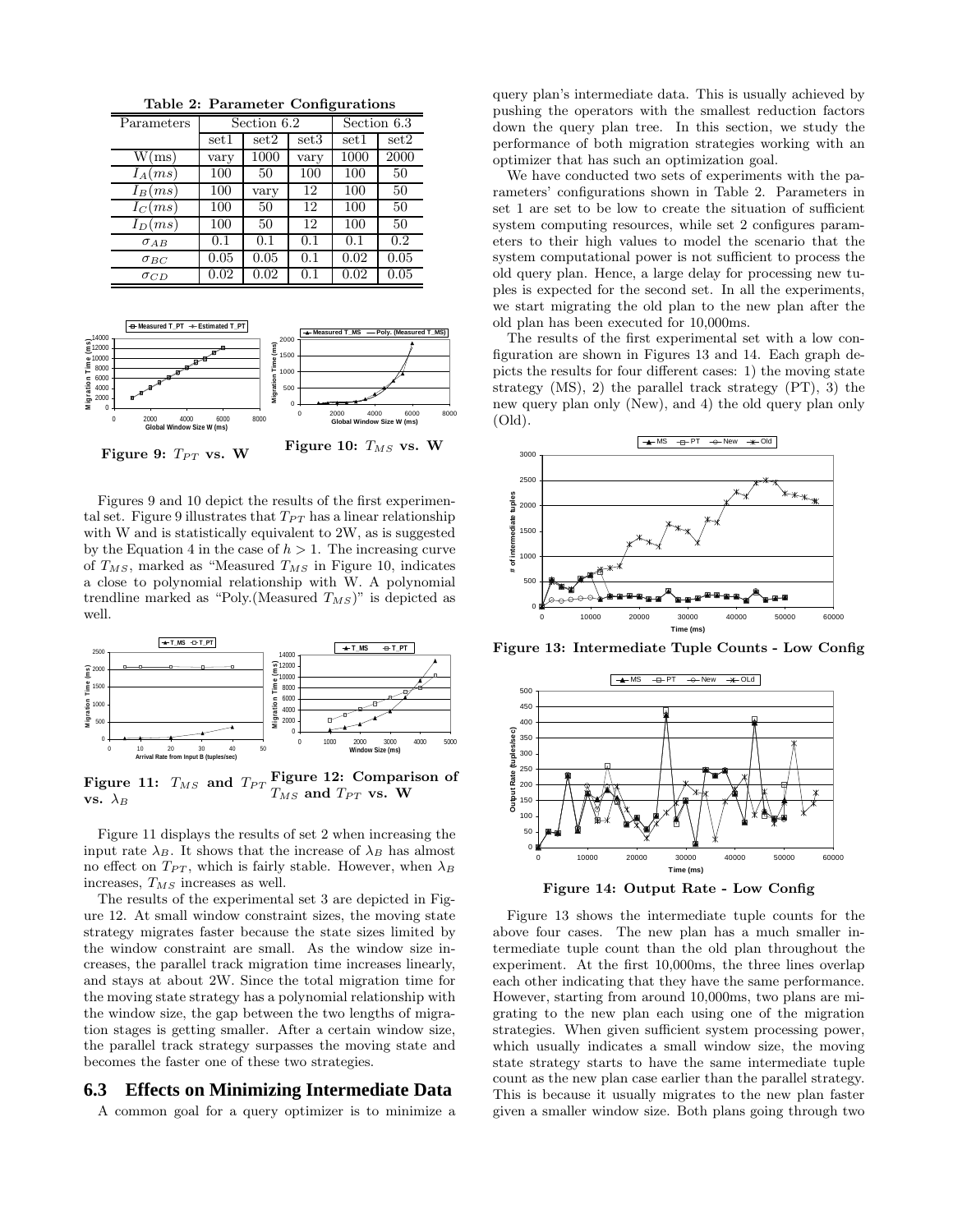different migration strategies eventually have the same intermediate tuple count as the one running the new plan only.

Figure 14 depicts the four cases with respect to their output rates. No strong advantage can be observed for either migration strategy. This may be due to the fact that the migration stage under a low configuration is usually short. So even the parallel track strategy keeps on producing new tuples during the migration stage, the plan using the moving state strategy is able to migrate to the new plan faster so the output silence is short enough to be neglected.

The situation changes for the second experimental set with a high configuration. Figures 15 and 16 show the results of all four cases. Since the system has insufficient processing power to keep up with the old query plan, the new query plan as well as the query plan with migration both out-perform the old query plan dramatically in all experimental results.



Figure 15: Intermediate Tuple Counts - High Config





The parallel strategy has a smaller intermediate tuple count as shown in Figure 15 and a higher output rate at the initial stage of migration in Figure 16. This is because the state sizes are much larger and thus the migration time is much longer than what we have seen in the case of a low configuration. During the state recomputing of the moving state strategy, tuples in all states cannot be disposed until the migration is over. There is a noticeable output silence between 10,000ms and 20,000ms in Figure 16 for the moving state strategy.

On the other hand, the parallel track strategy starts executing both the old and the new plans immediately, so intermediate tuples are being consumed (purged), and some output tuples are being generated while the migration is ongoing. Figures 15 and 16 show that although the total time for the migration stage is still smaller in the case of the moving state strategy, as it ends the overall execution earlier, during the migration stage, the parallel strategy has a better output rate and a smaller intermediate tuple count.

## **7. RELATED WORK**

Although there is a renewed and more pressing need for dynamic query plan optimization and migration for continuous queries in streaming environments, on-the-fly query plan re-optimization has been explored for static databases [1, 9, 12, 14].

[14] utilizes a run-time statistics collector and reconfigures only the unprocessed portion of the running query plan to improve performance. This solution is not very practical for stream processing, because all operators in a long running query plan may have been executing by the time the migration is needed. The dynamic optimization for static databases proposed in [1] only applies to scan operators and thus is limited in its usage.

[9,12] describe a query plan competing model to dynamically change the running query plan to another plan. The approach requires that before the query starts, several plans have been chosen and will be executed in parallel. After a while the plan that has the best performance thus far will then be running alone with all other plans being discarded. Although this approach shares some ideas with our parallel track migration strategy, it is technically difficult or almost impossible to come up with the candidates for query plans before continuous queries start running. Furthermore, this dynamic plan migration or re-configuration can be applied only once, and is thus too limiting for a long running query.

The research in [3] proposes to utilize the pause-drainresume strategy for dynamic plan migration. We now put forth that this strategy has not explicitly addressed how to handle the case of query plans containing stateful operators such as window joins with intermediate states. [18] targets the dynamic plan migration in the context of longrunning queries in a distributed database system. The proposed migration strategy cannot be undertaken whenever an optimizer has selected a new query plan, but rather it needs to wait until all involved operators entering their own suspendable point. This extra wait is undesirable in a volatile streaming environment since the new plan may be sub-optimal again before the migration can even start.

Several dynamic query re-optimization by changing the structure of the query plan have been proposed in [5, 21]. Most such optimization strategies alter the order of operators inside the query plan to achieve a better performance. However, these works do not address how to migrate from one plan to another plan at run time, once the optimizer has picked a better plan for the system. This however is the exact problem we are addressing in this paper.

[16] introduces adaptive query plan execution by routing tuples among operators inside a query plan. This novel adaption method is different from the generally adopted query plan re-optimization and migration method, in which tuples follow the same assumed optimal processing path until the structure of the plan is re-optimized. Eddy's alwaysadapting solution makes it suitable for a highly dynamic environment. However, the flexibility of Eddy comes at times at the price of a per-tuple based overhead since extra information needs to be carried or computed to make routing decisions. Furthermore, the eddy approach has the inherent problem of having to recompute all delta intermediate results in the case of multiple joins. This can cost large amounts of processing time given high stream rates and join selectivities. For an changing environment that is not highly dynamic, the re-optimization and migration method may